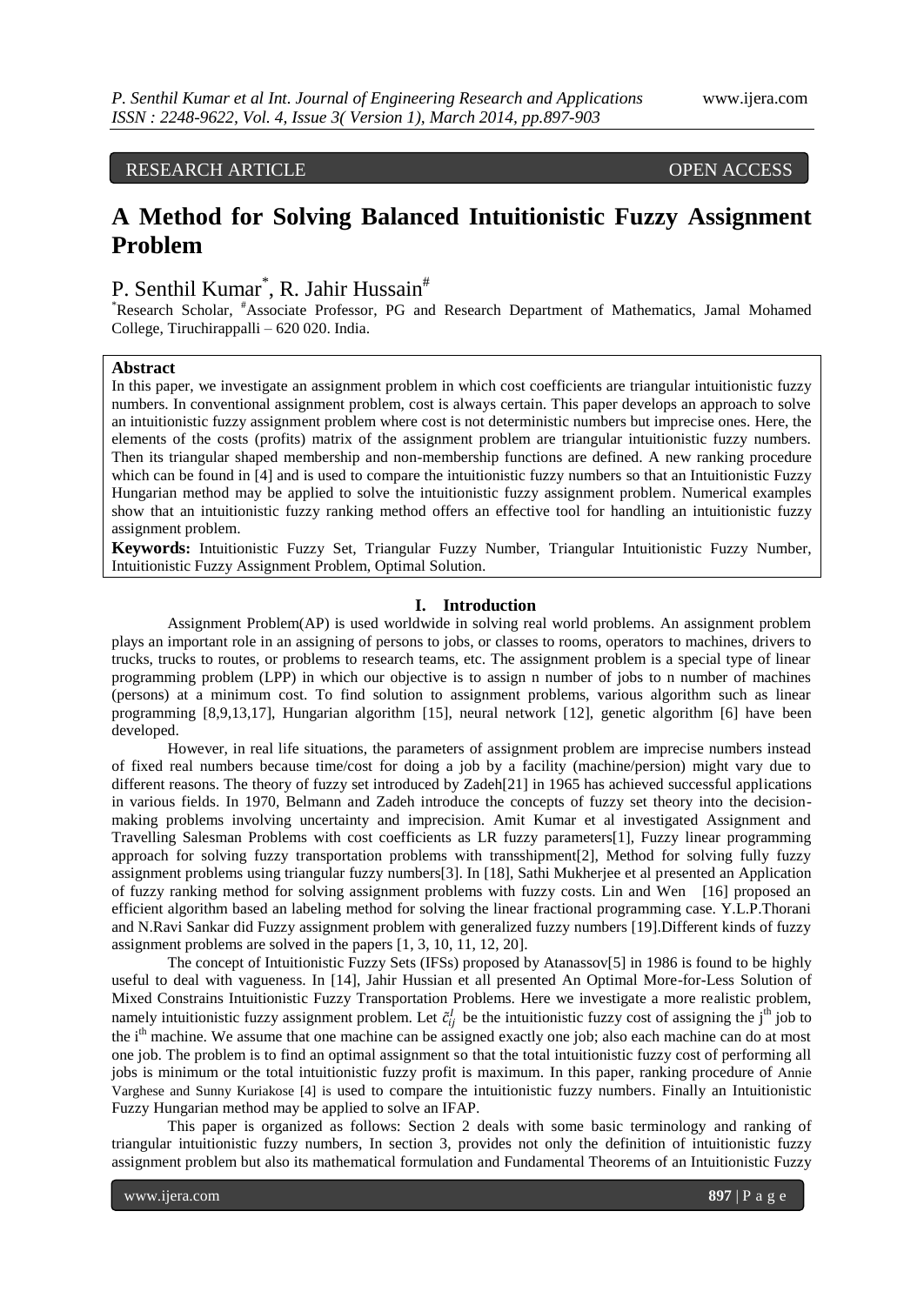Assignment Problem. Section 4 describes the solution procedure of an intuitionistic fuzzy assignment problem, In section 5, to illustrate the proposed method a numerical example with results and discussion is discussed and followed by the conclusions are given in Section 6.

#### **II. Preliminaries**

**Definition 2.1** Let A be a classical set,  $\mu_A(x)$  be a function from A to [0,1]. A fuzzy set  $A^*$  with the membership function  $\mu_A(x)$  is defined by

$$
A^* = \{ (x, \mu_A(x)); x \in A \text{ and } \mu_A(x) \in [0,1] \}.
$$

**Definition 2.2** Let X be denote a universe of discourse, then an intuitionistic fuzzy set A in X is given by a set of ordered triples,

 $\tilde{A}^I = \{ \langle x, \mu_A(x), \vartheta_A(x) \rangle; x \in X \}$ 

Where $\mu_A$ ,  $\vartheta_A: X \to [0,1]$ , are functions such that  $0 \leq \mu_A(x) + \vartheta_A(x) \leq 1$ ,  $\forall x \in X$ . For each x the membership  $\mu_A(x)$  and  $\vartheta_A(x)$  represent the degree of membership and the degree of non – membership of the element  $x \in X$ to  $A \subset X$  respectively.

**Definition 2.3** A fuzzy number A is defined to be a triangular fuzzy number if its membership functions  $\mu_A: \mathbb{R} \rightarrow [0, 1]$  is equal to

$$
\mu_A(x) = \begin{cases} \frac{x - a_1}{a_2 - a_1} & \text{if } x \in [a_1, a_2] \\ \frac{a_3 - x}{a_3 - a_2} & \text{if } x \in [a_2, a_3] \\ 0 & \text{otherwise} \end{cases}
$$

where  $a_1 \le a_2 \le a_3$ . This fuzzy number is denoted by  $(a_1, a_2, a_3)$ .

**Definition 2.4** A Triangular Intuitionistic Fuzzy Number  $(A<sup>T</sup>$  is an intuitionistic fuzzy set in R with the following membership function  $\mu_A(x)$  and non membership function  $\vartheta_A(x)$ :

$$
\mu_A(x) = \begin{cases}\n0 & \text{for } x < a_1 \\
\frac{x - a_1}{a_2 - a_1} & \text{for } a_1 \le x \le a_2 \\
1 & \text{for } x = a_2 \\
\frac{a_3 - x}{a_3 - a_2} & \text{for } a_2 \le x \le a_3 \\
0 & \text{for } x > a_3\n\end{cases} \quad \text{by} \quad \begin{cases}\n1 & \text{for } x < a_1 \\
\frac{a_2 - x}{a_2 - a_1} & \text{for } a_1 \le x \le a_2 \\
0 & \text{for } x = a_2 \\
\frac{x - a_2}{a_3 - a_2} & \text{for } a_2 \le x \le a_3 \\
1 & \text{for } x > a_3\n\end{cases}
$$

Where  $a_1' \le a_1 \le a_2 \le a_3 \le a_3'$  and  $\mu_A(x), \vartheta_A(x) \le 0.5$  for  $\mu_A(x) = \vartheta_A(x)$   $\forall x \in R$ . This TrIFN is denoted by  $\tilde{A}^I = (a_1, a_2, a_3) (a_1, a_2, a_3)$ 

## **Particular Cases**

Let  $\tilde{A}^I = (a_1, a_2, a_3) (a_1, a_2, a_3)$  be a TrIFN. Then the following cases arise **Case 1:** If  $a_1' = a_1$ ,  $a_3' = a_3$ , then  $\tilde{A}^I$  represent Tringular Fuzzy Number(TFN). It is denoted by  $\tilde{A} = (a_1, a_2, a_3)$ .

**Case 2:** If  $a_1' = a_1 = a_2 = a_3 = a_3' = m$ , then  $\tilde{A}^I$  represent a real number m.

**Definition 2.5** Let  $\tilde{A}^I$  and  $\tilde{B}^I$  be two TrIFNs. The ranking of  $\tilde{A}^I$  and  $\tilde{B}^I$  by the  $\Re$  (.) on E, the set of TrIFNs is defined as follows:

- i.  $\mathfrak{R}(\tilde{A}^I) > \mathfrak{R}(\tilde{B}^I)$  iff  $\tilde{A}^I > \tilde{B}^I$
- ii.  $\mathfrak{R}(\tilde{A}^l) < \mathfrak{R}(\tilde{B}^l)$  iff  $\tilde{A}^l < \tilde{B}^l$
- iii.  $\mathfrak{R}(\tilde{A}^l) = \mathfrak{R}(\tilde{B}^l)$  iff  $\tilde{A}^l \approx \tilde{B}^l$
- iv.  $\mathfrak{R}(\tilde{A}^I + \tilde{B}^I) = \mathfrak{R}(\tilde{A}^I) + \mathfrak{R}(\tilde{B}^I)$
- v.  $\mathfrak{R}(\tilde{A}^I \tilde{B}^I) = \mathfrak{R}(\tilde{A}^I) \mathfrak{R}(\tilde{B}^I)$

#### **Arithmetic Operations**

www.ijera.com **898** | P a g e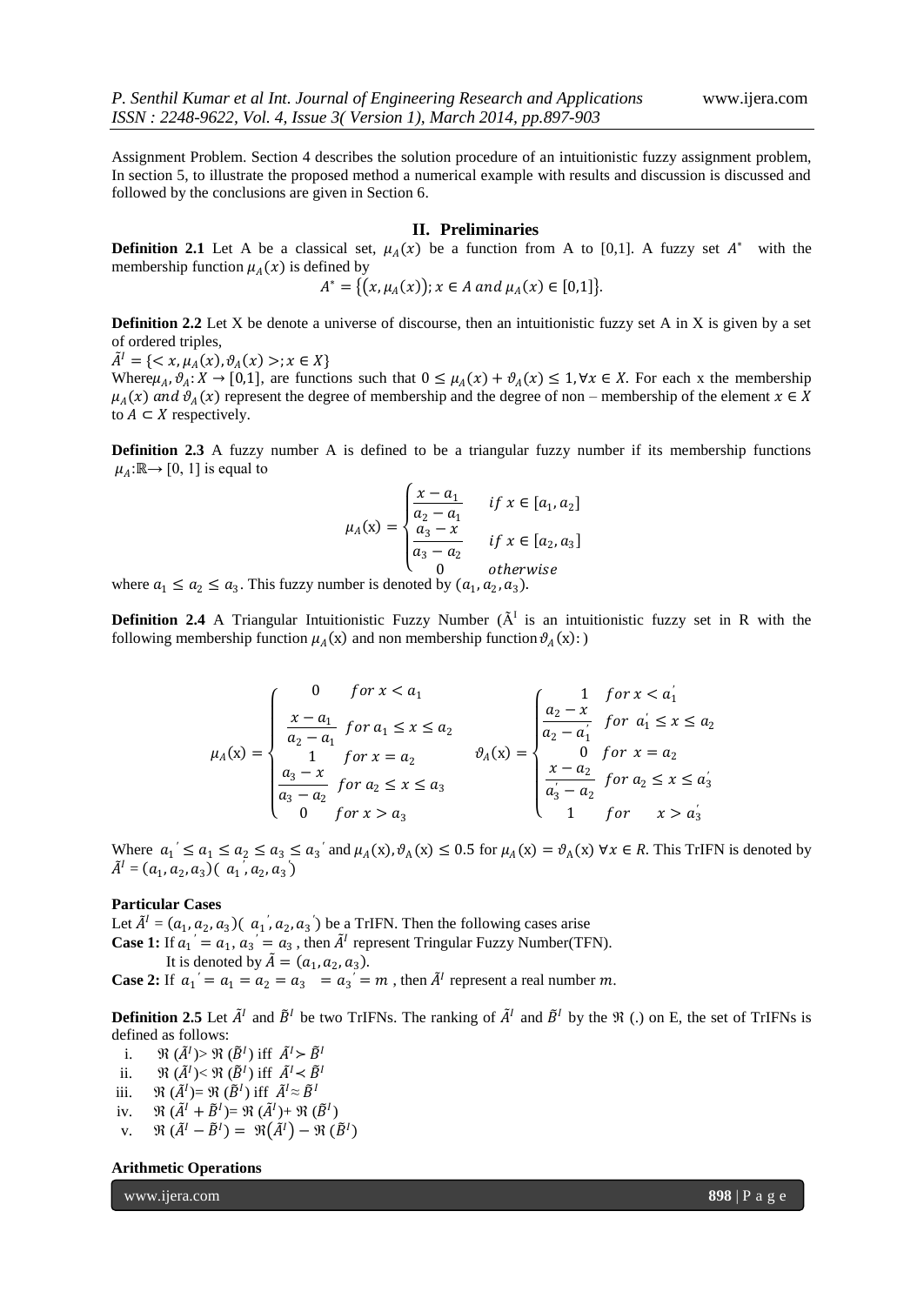Let  $\tilde{A}^I = (a_1, a_2, a_3) (a_1, a_2, a_3)$  and  $\tilde{B}^I = (b_1, b_2, b_3) (b_1, b_2, b_3)$  be any two TrIFNs then the arithmetic operations as follows: **Addition:**  $a_1^T \oplus \tilde{B}^T = (a_1 + b_1, a_2 + b_2, a_3 + b_3)(a_1^T + b_1^T, a_2 + b_2, a_3^T + b_3^T)$ 

**Subtraction:**  $\tilde{A}^I \Theta \tilde{B}^I = (a_1 - b_3, a_2 - b_2, a_3 - b_1)(a'_1 - b'_3, a_2 - b_2, a'_3 - b'_1)$ 

### **Ranking of triangular intuitionistic fuzzy numbers**

The Ranking of a triangular intuitionistic fuzzy number  $\tilde{A}^I = (a_1, a_2, a_3) (a_1, a_2, a_3)$  is defined by [4]

$$
R(\tilde{A}^I) = \frac{1}{3} \left[ \frac{(a_3^{\prime} - a_1^{\prime})(a_2 - 2a_3^{\prime} - 2a_1^{\prime}) + (a_3 - a_1)(a_1 + a_2 + a_3) + 3(a_3^{\prime^2} - a_1^{\prime^2})}{a_3^{\prime} - a_1^{\prime} + a_3 - a_1} \right]
$$

The ranking technique [4] is: If  $\mathfrak{R}(\tilde{A}^I) \leq \mathfrak{R}(\tilde{B}^I)$ , then  $\tilde{A}^I \leq \tilde{B}^I$  i.e., min  $\{\tilde{A}^I, \tilde{B}^I\} = \tilde{A}^I$ 

**Example**: Let  $\tilde{A}^I = (8,10,12)(6,10,14)$  and  $\tilde{B}^I = (3,5,8)(1,5,10)$  be any two TrIFN, then its rank is defined by  $\mathfrak{R}(\tilde{A}^I) = 10$ ,  $\mathfrak{R}(\tilde{B}^I) = 5.33$  this implies  $\tilde{A}^I > \tilde{B}^I$ 

#### **III. Intuitionistic Fuzzy Assignment Problem**

Consider the situation of assigning n machines to n jobs and each machine is capable of doing any job at different costs. Let  $\tilde{c}_{ij}^l$  be an intuitionistic fuzzy cost of assigning the j<sup>th</sup> job to the i<sup>th</sup> machine. Let  $x_{ij}$  be the decision variable denoting the assignment of the machine i to the job j. The objective is to minimize the total intuitionistic fuzzy cost of assigning all the jobs to the available machines (one machine per job) at the least total cost. This situation is known as balanced intuitionistic fuzzy assignment problem.

(IFAP)Minimize 
$$
\tilde{Z}^I = \sum_{i=i}^n \sum_{j=1}^n \tilde{c}_{ij}^I x_{ij}
$$

Subject to,  
\n
$$
\sum_{j=1}^{n} x_{ij} = 1 \quad , for \quad i = 1, 2, \ldots, n
$$
\n
$$
\sum_{i=1}^{m} x_{ij} = 1 \quad , for \quad j = 1, 2, \ldots, n
$$
\n
$$
x_{ij} \in \{0,1\}
$$
\nWhere  $x_{ij} = \begin{cases} 1, & \text{if the ith machine is assigned to jth job} \\ 0, & \text{if ith machine is not assigned to jth job} \end{cases}$ \n
$$
\tilde{c}_{ij}^{I} = (c_{ij}^{1}, c_{ij}^{2}, c_{ij}^{3})(c_{ij}^{1}, c_{ij}^{2}, c_{ij}^{3})
$$
\n(1)

## **3.1 Fundamental Theorems of an Intuitionistic Fuzzy Assignment Problem**

The solution of an intuitionistic fuzzy assignment problem is fundamentally based on the following two theorems.

#### **Theorem 1:**

In an intuitionistic fuzzy assignment problem, if we add or subtract an intuitionistic fuzzy number to every element of any row(or column) of the intuitionistic fuzzy cost matrix  $[\tilde{c}_{ij}^l]$ , then an assignment that minimizes the total intuitionistic fuzzy cost on one matrix also minimizes the total intuitionistic fuzzy cost on the other matrix. In other words if  $x_{ij} = x_{ij}^*$  minimizes,

 $\tilde{Z}^I = \sum_{i=1}^n \sum_{j=1}^n \tilde{c}_{ij}^I x_{ij}$  with  $\sum_{i=1}^n x_{ij} = 1$ ,  $\sum_{j=1}^n x_{ij} = 1$ ,  $x_{ij} = 0$  or 1 then  $x_{ij}^*$  also minimizes  $\tilde{Z}^{I*} =$  $\sum_{i=1}^n \sum_{j=1}^n \tilde{c}_{ij}^{l*} x_{ij}$ , where  $\tilde{c}_{ij}^{l*} = \tilde{c}_{ij}^l - \tilde{u}_i^l - \tilde{v}_j^l$  for all i,j=1,2,...n and  $\tilde{u}_i^l, \tilde{v}_j^l$  are some real triangular intuitionistic intuitionistic fuzzy numbers.

**Proof:** Now, 
$$
\tilde{Z}^{I*} = \sum_{i=1}^{n} \sum_{j=1}^{n} \tilde{c}_{ij}^{I*} x_{ij}
$$

$$
= \sum_{i=1}^{n} \sum_{j=1}^{n} (\tilde{c}_{ij}^{I} - \tilde{u}_{i}^{I} - \tilde{v}_{j}^{I}) x_{ij}
$$

$$
= \sum_{i=1}^{n} \sum_{j=1}^{n} \tilde{c}_{ij}^{I} x_{ij} - \sum_{i=i}^{n} \tilde{u}_{i}^{I} \sum_{j=1}^{n} x_{ij} - \sum_{i=i}^{n} x_{ij} \sum_{j=1}^{n} \tilde{v}_{j}^{I}
$$

$$
= \tilde{Z}^{I} - \sum_{i=i}^{n} \tilde{u}_{i}^{I} - \sum_{j=1}^{n} \tilde{v}_{j}^{I}
$$

Since  $\sum_{i=1}^n x_{ij} = \sum_{j=1}^n x_{ij} = 1$  This shows that the minimization of the new objective function  $\tilde{Z}^{l*}$  yields the same solution as the minimization of original objective function  $\tilde{Z}^I$  because  $\sum_{i=1}^n \tilde{u}_i^I$  and  $\sum_{j=1}^n \tilde{v}_j^I$  are independent of  $x_{ii}$ 

www.ijera.com **899** | P a g e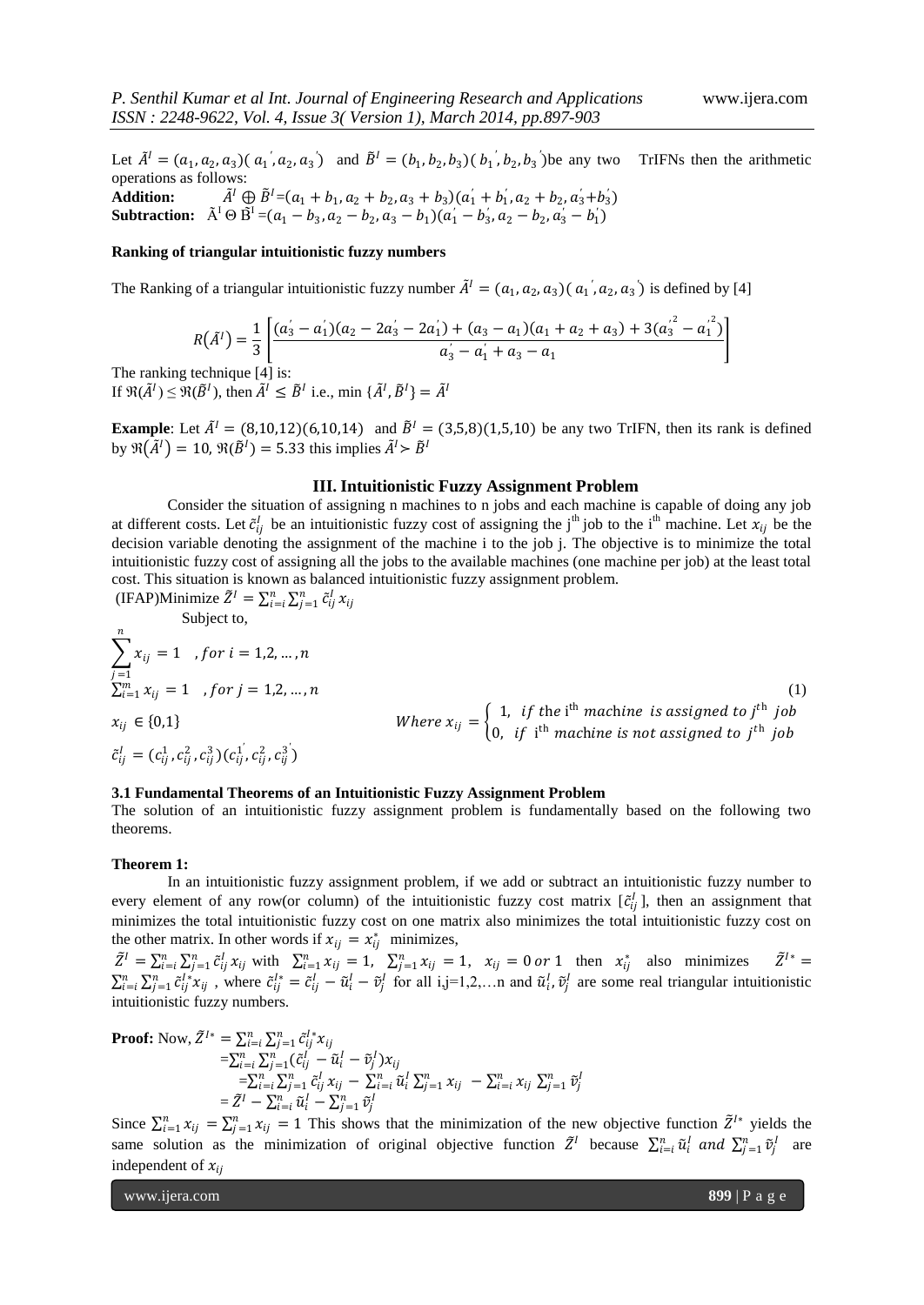#### **Theorem 2:**

In an intuitionistic fuzzy assignment problem with cost  $[\tilde{c}_{ij}^l]$ , if all  $[\tilde{c}_{ij}^l] \ge \tilde{0}^l$  then a feasible solution  $x_{ij}$ which satisfies  $\sum_{i=1}^{n} \sum_{j=1}^{n} \tilde{c}_{ij}^{I} x_{ij} = \tilde{0}^{I}$ , is optimal for the problem.

**Proof:** Since all  $[\tilde{c}_{ij}^l] \geq \tilde{0}^l$  and all  $[x_{ij}] \geq 0$ ,

The objective function  $\tilde{Z}^I = \sum_{i=1}^n \sum_{j=1}^n \tilde{c}_{ij}^I x_{ij}$  can not be negative. The minimum possible value that  $\tilde{Z}^I$  can attain  $\tilde{0}^I$ .

Thus, any feasible solution  $[x_{ij}]$  that satisfies  $\sum_{i=i}^{n} \sum_{j=1}^{n} \tilde{c}_{ij}^l x_{ij} = \tilde{0}^l$ , will be an optimal.

#### **IV. The Computational Procedure for Intuitionistic Fuzzy Assignment Problem.**

Step 1. In the given intuitionistic fuzzy cost matrix, subtract the smallest element in each row from every element of that row by using ranking procedure as mentioned in section II.

Step 2. In the reduced intuitionistic fuzzy cost matrix, subtract the smallest element in each column from every element of that column by using ranking procedure as mentioned in section II.

Step 3. Make the assignment for the reduced intuitionistic fuzzy cost matrix obtained from Step 2 in the following way:

- i. Examine the rows successively until a row with exactly one unmarked intuitionistic fuzzy zero is found. Enclose this intuitionistic fuzzy zero in a box  $(\uparrow)$  as an assignment will be made there and cross ( $\times$ ) all other intuitionistic fuzzy zeros appearing in the corresponding column as they will not be considered for further assignment. Proceed in this way until all the rows have been examined.
- ii. After examining all the rows completely, examine the columns successively until a column with exactly one unmarked intuitionistic fuzzy zero is found. Make an assignment to this single intuitionistic fuzzy zero by putting a box  $(\uparrow)$  and cross out  $(\times)$  all other intuitionistic fuzzy zeros in the corresponding row. Proceed in this way until all columns have been examined.

iii. Repeat the operation (i) and (ii) until all the intuitionistic fuzzy zeros are either marked  $($   $)$  or crossed  $(\times)$ . Step 4. If there is exactly one assignment in each row and in each column then the optimum assignment policy for the given problem is obtained. Otherwise go to Step-5.

Step 5. Draw minimum number of vertical and horizontal lines necessary to cover all the intuitionistic fuzzy zeros in the reduced intuitionistic fuzzy cost matrix obtained from Step-3 by inspection or by adopting the following procedure

- i. Mark ( $\checkmark$ ) all rows that do not have assignment
- ii. Mark  $(\checkmark)$  all columns (not already marked) which have intuitionistic fuzzy zeros in the marked rows
- iii. Mark ( $\checkmark$ ) all rows (not already marked) that have assignments in marked columns,
- iv. Repeat steps 5(ii) and 5(iii) until no more rows or columns can be marked.
- v. Draw straight lines through all unmarked rows and marked columns.

Step 6. Select the smallest element among all the uncovered elements. Subtract this least element from all the uncovered elements and add it to the element which lies at the intersection of any two lines. Thus, we obtain the modified matrix. Go to Step 3 and repeat the procedure.

#### **V. Numerical Examples:**

Example: Let us consider an intuitionistic fuzzy assignment problem with rows representing 3 machines  $M_1$ ,  $M_2$ ,  $M_3$  and columns representing the 3 jobs  $J_1, J_2, J_3$ . The cost matrix  $[\tilde{c}^I]$  is given whose elements are TrIFN. The problem is to find the optimal assignment so that the total cost of job assignment becomes minimum

| $M_{1}$ | (7,21,29)(2,21,34) | (7,20,57)(3,20,61)  | (12,25,56)(8,25,60) |
|---------|--------------------|---------------------|---------------------|
| $M_{2}$ | (8,9,16)(2,9,22)   | (4,12,35)(1,12,38)  | (6,14,28)(3,14,31)  |
| $M_{2}$ | (5,9,22)(2,9,25)   | (10,15,20)(5,15,25) | (4,16,19)(1,16,22)  |

Solution: The above intuitionistic fuzzy assignment problem can be formulated in the following mathematical programming form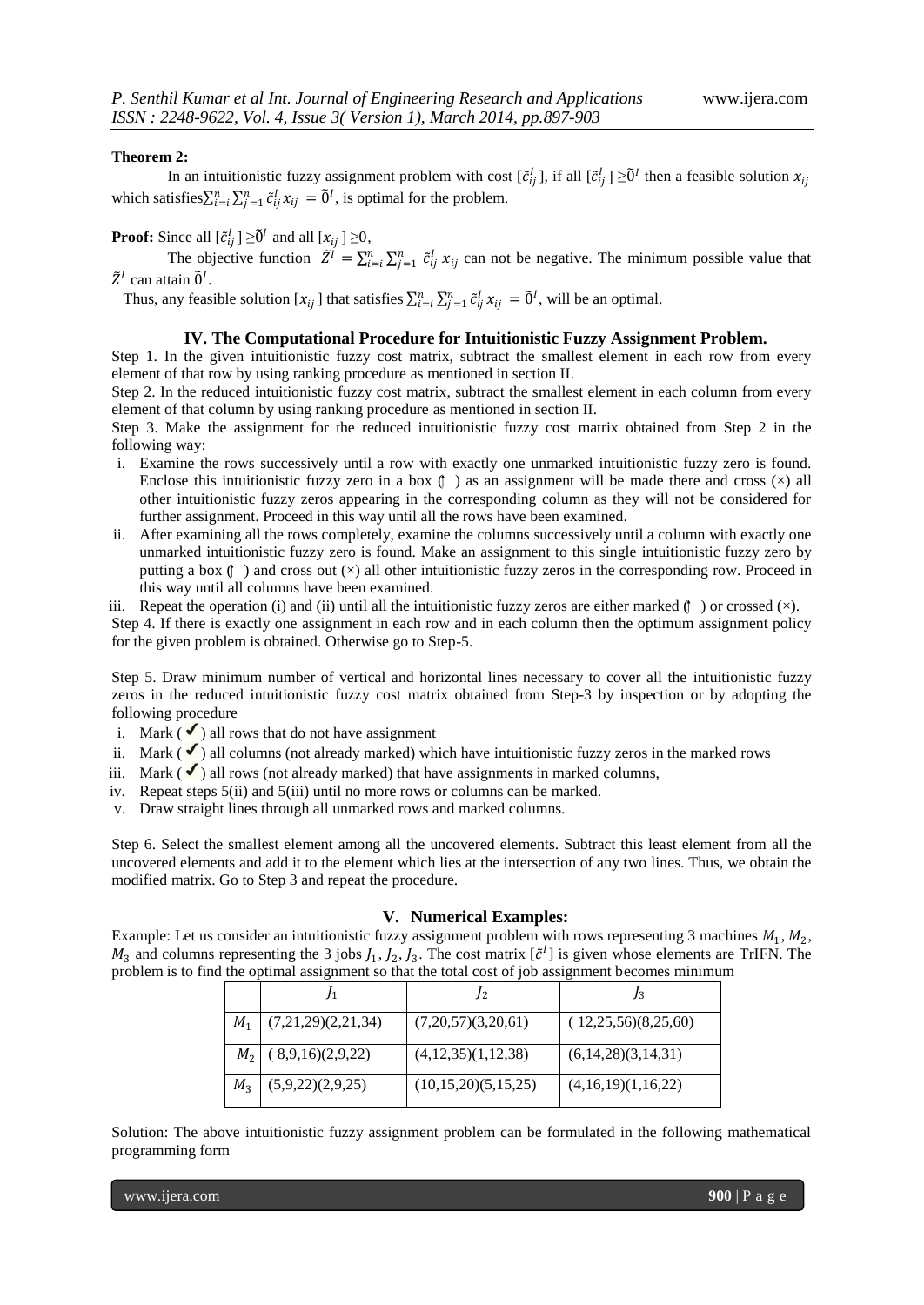$Min[(7,21,29)(2,21,34)x_{11}+(7,20,57)(3,20,61)x_{12}+(12,25,56)(8,25,60)x_{13}+(8,9,16)(2,9,22)x_{21}+(4,12,35)(1,12)$ ,38)  $x_{22}$ +(6,14,28)(3,14,31)  $x_{23}$ +(5,9,22)(2,9,25)  $x_{31}$ +(10,15,20)(5,15,25)  $x_{32}$ +(4,16,19)(1,16,22)  $x_{33}$ Subject to  $x_{11} + x_{12} + x_{13} = 1$ ,  $x_{11} + x_{21} + x_{31} = 1$ ,  $x_{21} + x_{22} + x_{23} = 1$ ,  $x_{12} + x_{22} + x_{32} = 1$ ,  $x_{31} + x_{32} + x_{33} = 1$ ,  $x_{13} + x_{23} + x_{33} = 1$ ,  $x_{ii} \in \{0,1\}.$ 

Now, using the Step 1 of the intuitionistic fuzzy Hungarian assignment method, we have the following reduced intuitionistic fuzzy assignment table.

| $M_1$          | $(-22,0,22)(-32,0,32)$ | $(-22,-1,50)(-31,-1,59)$ | $(-17,4,49)(-26,4,58)$ |
|----------------|------------------------|--------------------------|------------------------|
| M <sub>2</sub> | $(-8,0,8)(-20,0,20)$   | $(-12,3,27)(-21,3,36)$   | $(-10,5,20)(-19,5,29)$ |
| $M_3$          | $(-17,0,17)(-23,0,23)$ | $(-12,6, 15)(-20,6,23)$  | $(-18,7,14)(-24,7,20)$ |

Now, using the Step 2 of the intuitionistic fuzzy Hungarian assignment method, we have the following reduced intuitionistic fuzzy assignment table.

| $M_1$          | $(-22,0,22)(-32,0,32)$ | $(-37,-7,62)(-54,-7,79)$ | $(-31,-3,67)(-46,-3,82)$ |
|----------------|------------------------|--------------------------|--------------------------|
| M <sub>2</sub> | $(-8,0,8)(-20,0,20)$   | $(-27,-3,39)(-44,-3,56)$ | $(-24,-2,38)(-39,-2,53)$ |
| $M_{\rm{2}}$   | $(-17,0,17)(-23,0,23)$ | $(-27,0,27)(-43,0,43)$   | $(-32,0,32)(-44,0,44)$   |

Now, using the Step 3 to the Step 6 of the intuitionistic fuzzy Hungarian assignment method, we have the following reduced intuitionistic fuzzy assignment table.

| $M_1$          | $(-22,0,22)(-32,0,32)$   | $(-76,-4,89)(-110,-4,123)$ | $(-70,0,94)(-102,0,126)$ |
|----------------|--------------------------|----------------------------|--------------------------|
| M <sub>2</sub> | $(-8,0,8)(-20,0,20)$     | $(-66,0,66)(-100,0,100)$   | $(-63,1,65)(-95,1,97)$   |
| $M_3$          | $(-27,-3,39)(-44,-3,56)$ | $(-27,0,27)(-43,0,43)$     | $(-32,0,32)(-44,0,44)$   |

The optimal solution is

 $x_{11}^* = x_{22}^* = x_{33}^* = 1$ ,  $x_{12}^* = x_{13}^* = x_{21}^* = x_{23}^* = x_{31}^* = x_{32}^* = 0$ ,

With the optimal objective value  $\Re(\tilde{Z}^{I*}) = 49$  which represents the optimal total cost. In other words the optimal assignment is

 $M_1 \rightarrow J_1, M_2 \rightarrow J_2, M_3 \rightarrow J_3$ 

The intuitionistic fuzzy minimum total cost is calculated as

$$
\tilde{c}_{11}^l + \tilde{c}_{22}^l + \tilde{c}_{33}^l = (7,21,29)(2,21,34) + (4,12,35)(1,12,38) + (4,16,19)(1,16,22) = (15,49,83)(4,49,94)
$$

Also we find that  $\mathfrak{R}(\tilde{Z}^{I*}) = \mathfrak{R}(15,49,83)(4,49,94) = \text{Rs. } 49$ 

In the above example it has been shown that the total optimal cost obtained by our method remains same as that obtained by converting the total intuitionistic fuzzy cost by applying the ranking method [4].

www.ijera.com **901** | P a g e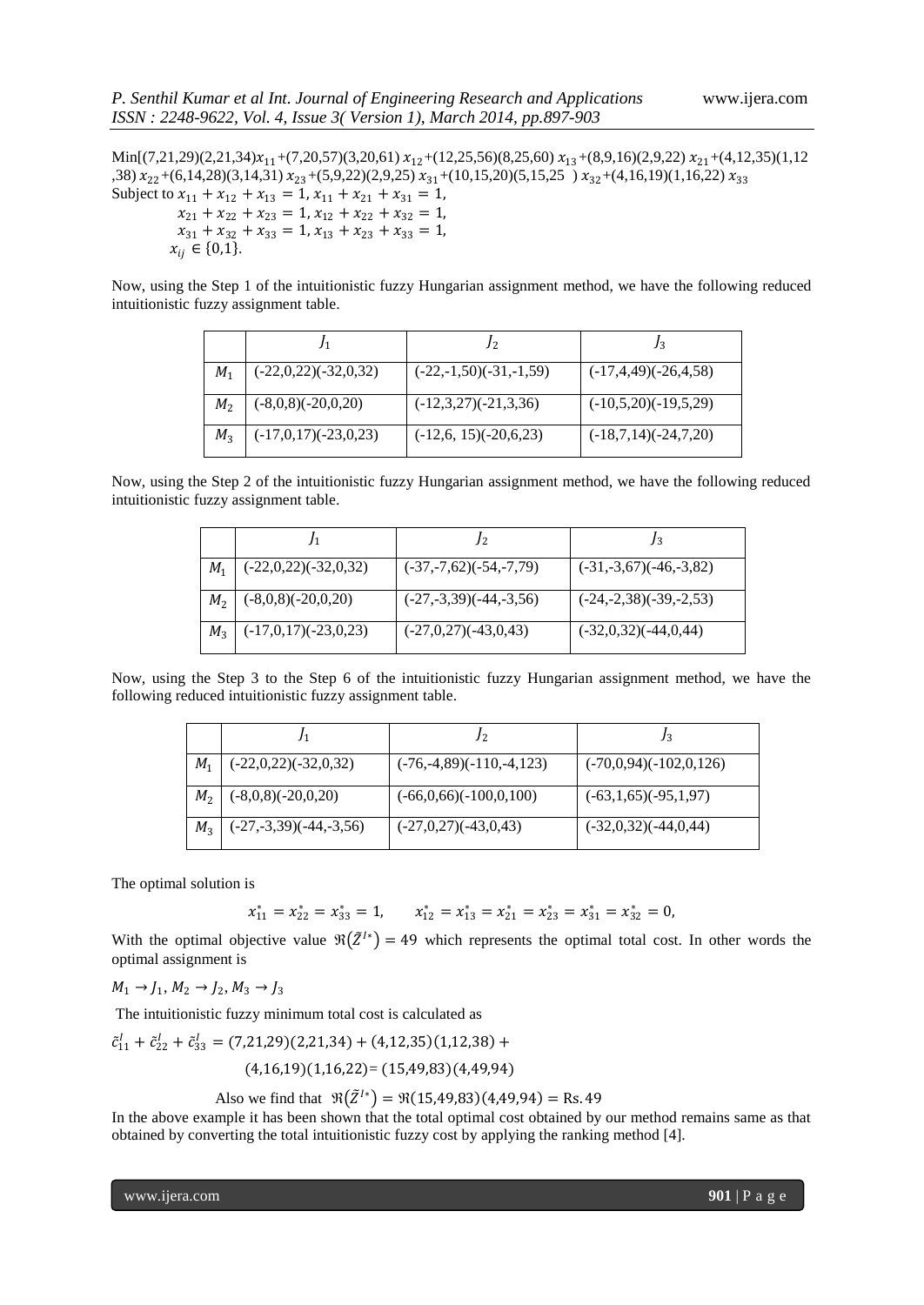#### Results and discussion:

The minimum total intuitionistic fuzzy assignment cost is

$$
\tilde{Z}^{I} = (15, 49, 83) (4, 49, 94) \dots (1)
$$

**Figure1** Graphical Representation of IFAC

The result in (1) can be explained (Refer to figure1) as follows:

- (a) Assignment cost lies in [15, 83].
- (b) 100% expect are in favour that an assignment cost is 49 as  $\mu_{\mathbb{Z}}(x) = 1, x = 49$ .
- (c) Assuming that m is a membership value and n is a non-membership value at c. Then  $100m\%$  experts are in favour and  $100n\%$  experts are opposing but  $100(1 - m - n)\%$  are in confusion that an assignment cost is  $c$ .

Values of  $\mu_{Z^I}(c)$  and  $\vartheta_{Z^I}(c)$  at different values of c can be determined using equations given below.

$$
\mu_Z(x) = \begin{cases}\n0 & \text{for } x < 15 \\
\frac{x - 15}{34} & \text{for } 15 \le x \le 49 \\
1 & \text{for } x = 49 \\
\frac{83 - x}{34} & \text{for } 49 \le x \le 83 \\
0 & \text{for } x > 83\n\end{cases}\n\quad\n\begin{cases}\n1 & \text{for } x < 4 \\
49 - x & \text{for } 4 \le x \le 49 \\
45 & \text{for } x = 49 \\
\frac{x - 49}{45} & \text{for } 49 \le x \le 94 \\
1 & \text{for } x > 94\n\end{cases}
$$

## **VI.Conclusion**

In this paper, we discussed finding a solution of an assignment problem in which cost coefficients are triangular intuitionistic fuzzy numbers. The total optimal cost obtained by our method remains same as that obtained by converting the total intuitionistic fuzzy cost by applying the ranking method [4].Also the membership and non-membership values of the intuitionistic fuzzy costs are derived. This technique can also be used in solving other types of problems like, project schedules, transportation problems and network flow problems.

#### **References**

- [1] Amit Kumar and Anila Gupta, Assignment and Travelling Salesman Problems with Coefficients as LR Fuzzy Parameters, International Journal of Applied Science and Engineering 2012.10,3:155-170.
- [2] Amit Kumar, Amarpreet Kaur, Anila Gupta, Fuzzy Linear Programming Approach for Solving Fuzzy Transportation probles with Transshipment, J Math Model Algor (2011) 10:163-180.
- [3] Amit Kumar, Anila Gupta and Amarpreet Kumar,Method for Solving Fully Fuzzy Assignment Problems Using Triangular Fuzzy Numbers, International Journal of Computer and Information Engineering 3:4 2009.
- [4] Annie Varghese and Sunny Kuriakose, Notes on Intuitionistic Fuzzy Sets Vol.18, 2012, No.1, 19-24.
- [5] K.T.Atanassov, Intuitionistic fuzzy sets, fuzzy sets and systems, Vol.20, no.1.pp.87- 96, 1986.
- [6] D.Avis, L.Devroye, An analysis of a decomposition heuristic for the assignment problem, Oper.Res.Lett., 3(6) (1985), 279-283.